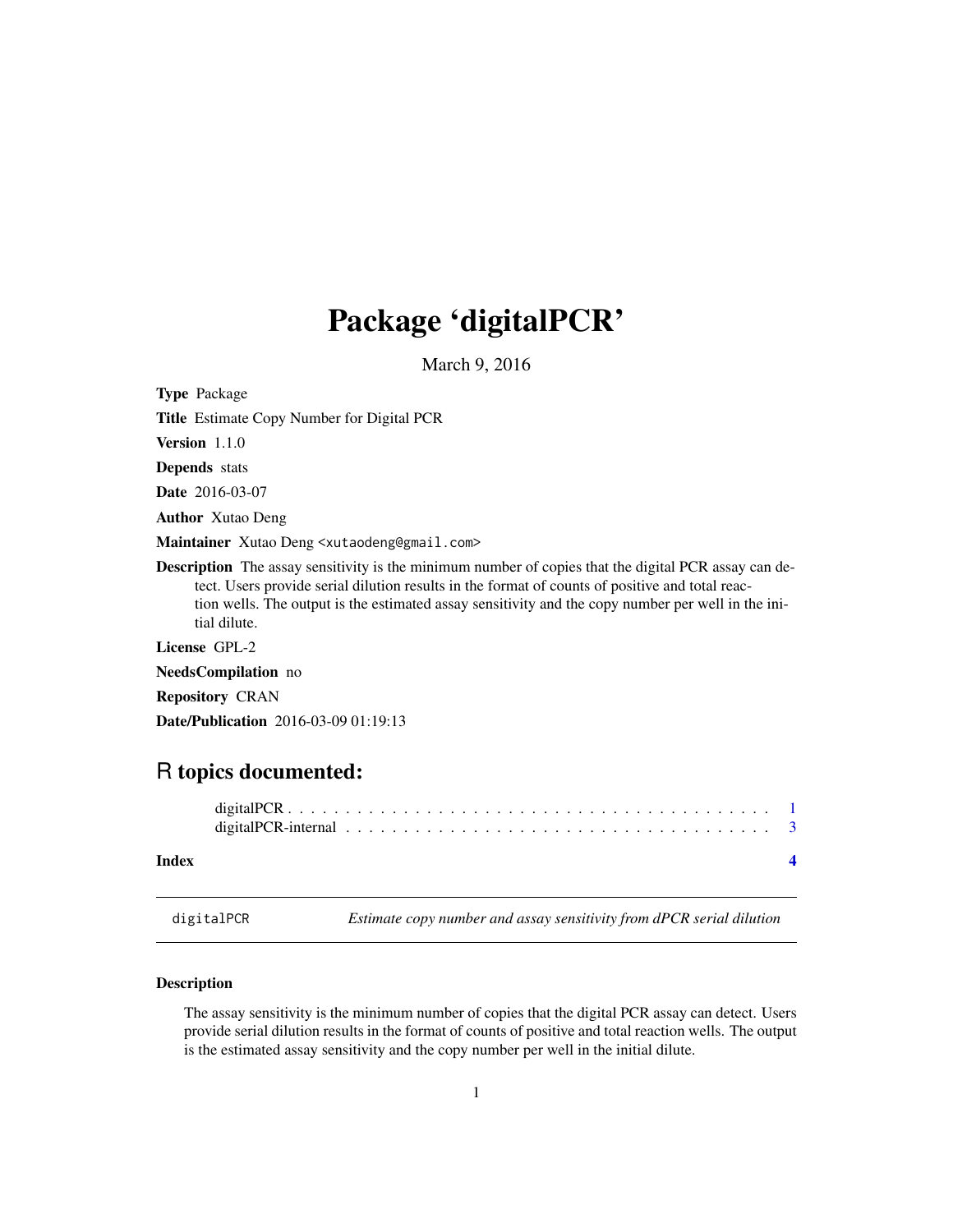#### Usage

digitalPCR(pos, neg, dilution, Nboot, single.copy = c("FALSE", "TRUE"), upper.copy=100)

#### Arguments

| pos         | a numeric vector of number of positive reactions in the order of dilutions          |
|-------------|-------------------------------------------------------------------------------------|
| neg         | a numeric vector of number of negative reactions in the order of dilutions          |
| dilution    | a numeric vector of folds of dilutions relative to the initial dilution             |
| Nboot       | number of bootstrapping                                                             |
| single.copy | character tells whether the assay is assumed single-copy sensitive. default "FALSE" |
| upper.copy  | the upper bound of copy number in highest concentration                             |

#### Details

the pos, neg and dilution vector must be in the same order from high to low concentrations.

#### Value

The returned value is a list of four components:

| mean copy number |                                                  |
|------------------|--------------------------------------------------|
|                  | mean copy number                                 |
|                  | sd copy number standard deviation of copy number |
|                  | copy numbers bootstrapped copy number estimates  |
| thresholds       | bootstrapped assay sensitivity estimates         |

#### Author(s)

Xutao Deng

#### Examples

```
#dilution at 1,2,4,8 fold
pos=c(221,97,39,14)
dilution=c(1,2,4,8)
neg=384-pos
#note in practice, set this 100 or larger
Nboot=10
```

```
result1=digitalPCR(pos, neg, dilution, Nboot)
print (paste(result1$"mean copy number", result1$"sd copy number"))
hist(result1$"thresholds",xlim=c(-2,10))
```

```
#the following example contains only 1 dilution
result2=digitalPCR(230, 355, 1, Nboot, "TRUE")
```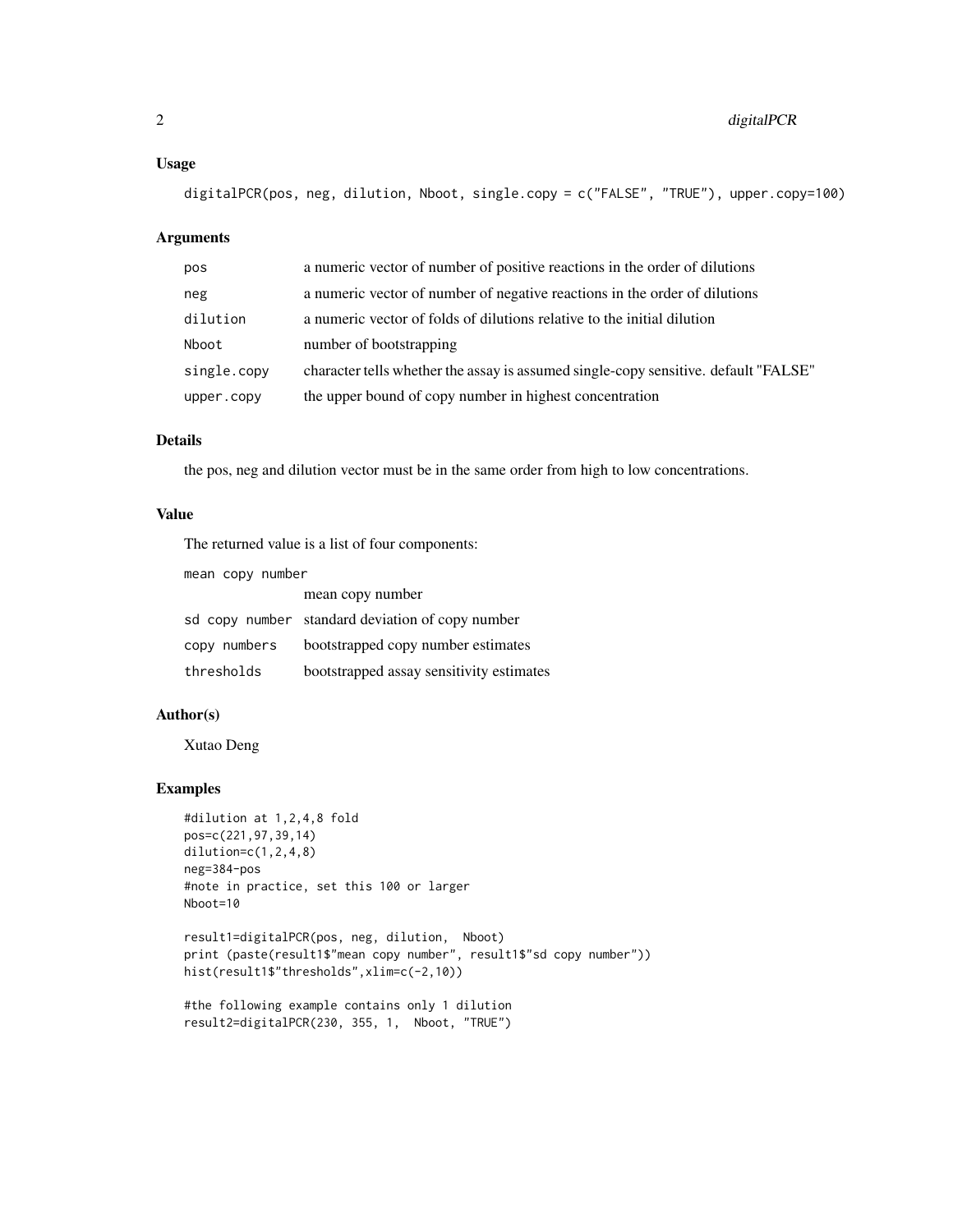<span id="page-2-0"></span>digitalPCR-internal *Internal functions*

#### Description

Internal functions

#### Author(s)

Xutao Deng Maintainer: Xutao Deng <xutaodeng@gmail.com>